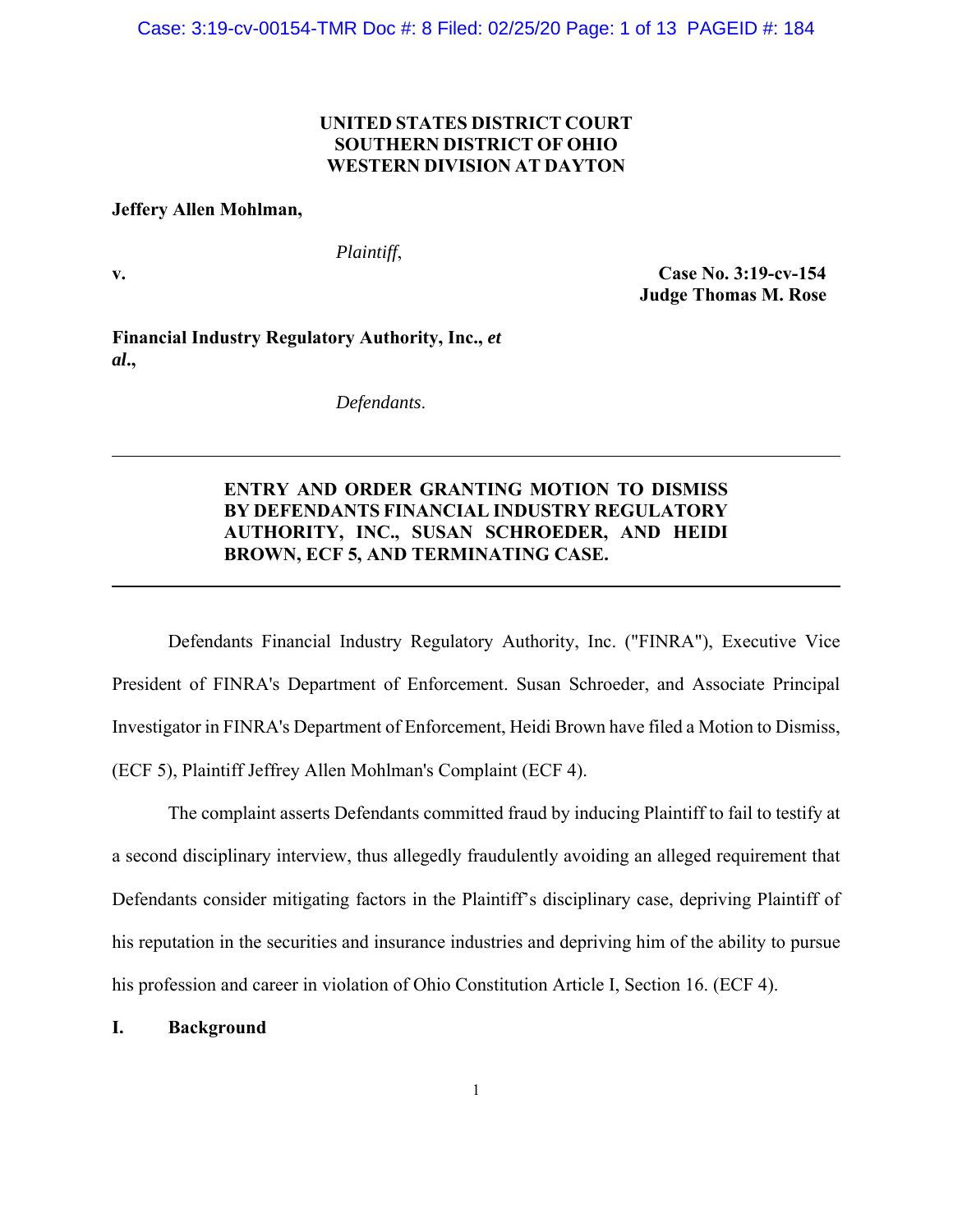### Case: 3:19-cv-00154-TMR Doc #: 8 Filed: 02/25/20 Page: 2 of 13 PAGEID #: 185

 Plaintiff Jeffery Allen Mohlman alleges he has been a securities professional since July 6, 2001 and obtained National Association of Securities Dealers Series 6, Series 7 and Series 63 licenses. On June 26, 2012 Plaintiff registered with Questar Capital Corporation. As a representative of Questar, Plaintiff alleges he "had conversations with approximately six family members and friends concerning WMA Enterprises, Inc. ("WMA"). Plaintiff alleges he did not attempt to sell investments with WMA and that he did not receive compensation of any sort from WMA. Plaintiff further alleges that on October 31, 2014, presumably after his discussions with family and friends not attempting to sell them investments with WMA, he learned from television news that WMA was a Ponzi scheme. ECF 4, PageID 98-99.

 Questar Capital Corporation terminated Mohlman for the stated reason of failing to follow its policies and procedures regarding his participation in the private securities transactions. ECF 5-4.

 Defendant FINRA initiated an investigation of Mohlman in that same year. Id. After appearing for one full day of on the record testimony in New York, Mohlman chose not to appear for a second session in violation of FINRA Rules 8210 and 2010. AWC, p. 2.

 On September 17, 2015, Mohlman signed a Letter of Acceptance, Waiver and Consent ("AWC"). Complaint, ECF 4, PagelD 100, ¶ 29. Mohlman was represented by counsel, and both Mohlman and his counsel signed the AWC. Id. Mohlman consented to a permanent bar from the securities industry. Id. FINRA did not pursue the case further and did not issue a formal public complaint against Mohlman. Id. at p. 3.

 Under the AWC, Mohlman waived his right to litigate the allegations and his right to appeal any litigated decision through the administrative process set forth in the Securities Exchange Act,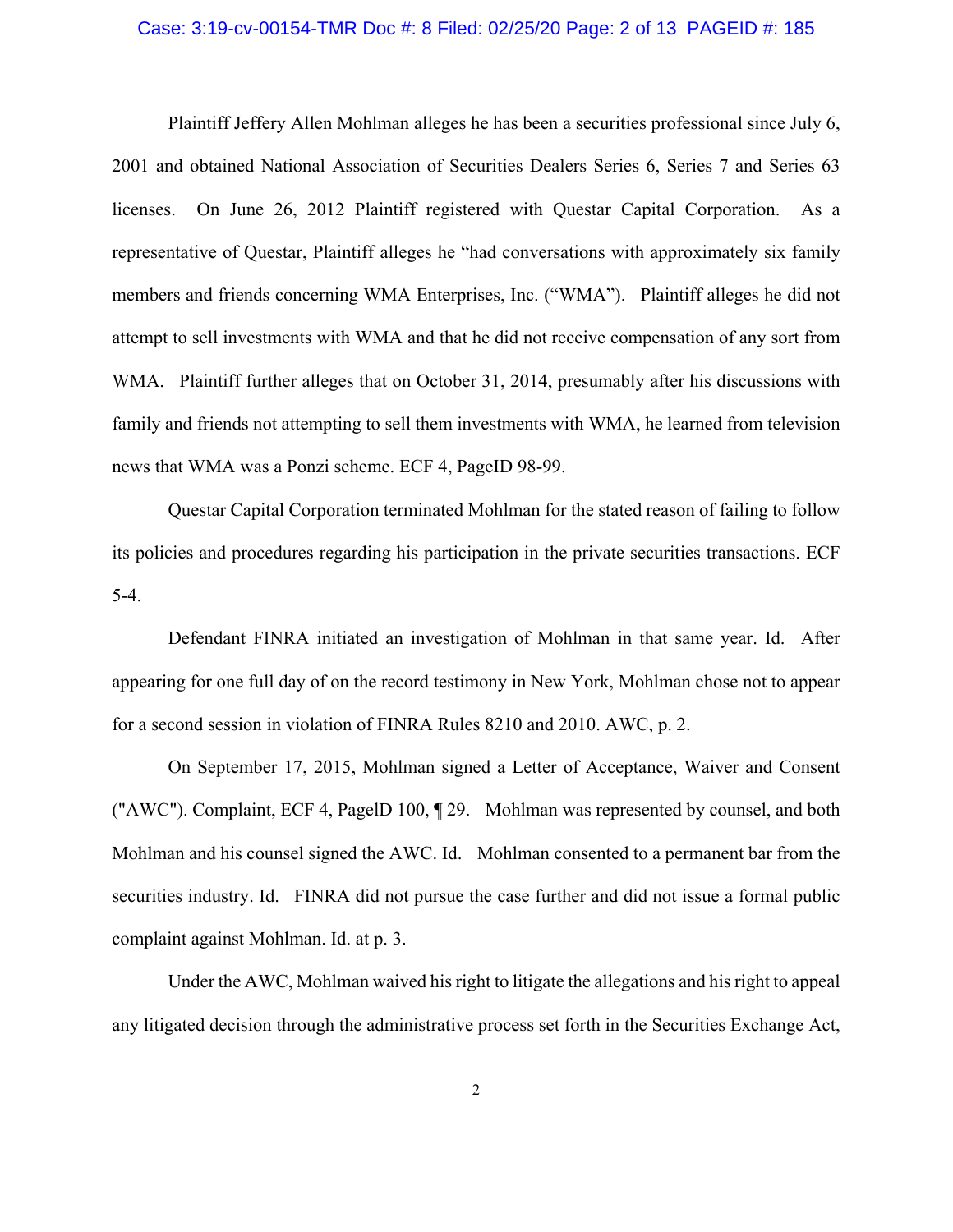#### Case: 3:19-cv-00154-TMR Doc #: 8 Filed: 02/25/20 Page: 3 of 13 PAGEID #: 186

15 U.S.C. § 78a-78mm. AWC, p. 3. Mohlman also acknowledged that the AWC would become part of his "permanent disciplinary record," that the AWC would "be made available through FINRA's public disclosure program in response to inquiries about [his] disciplinary record," and that "FINRA may make a public announcement concerning this agreement and the subject matter thereof . . ." Id. at p. 4. He also agreed:

> I may not take any action or make or permit to be made any public statement including in regulatory filings or otherwise, denying, directly or indirectly, any finding in this AWC or create the impression that the AWC is without factual basis. I may not take any position in any proceeding brought by or on behalf of FINRA, or to which FINRA is a party, that is inconsistent with any part of this AWC.

Id. at p. 4. FINRA subsequently published, and continues to publish, the final regulatory and disciplinary action taken with respect to Mohlman.

 Mohlman lost his Ohio Securities license on October 16, 2018 when the Ohio Division of Securities "repeated the statement of action suggested by FINRA, Schroeder, Brown and the Does that he had failed to cooperate in its investigation."

On April 26, 2019, Mohlman filed suit in the Common Pleas Court of Montgomery County,

Ohio. ECF 4. On May 24, 2019, Defendants removed the case to this Court. ECF 1.

### **II. Standard**

Federal Rule of Civil Procedure. 12(b)(1) provides that the defense of lack of subject matter jurisdiction may be raised by motion, and Rule  $12(h)(3)$  provides that "[w] henever it appears by suggestion of the parties or otherwise that the court lacks jurisdiction of the subject matter, it shall dismiss the action." Failure to exhaust administrative remedies deprives a court of subject matter jurisdiction. *Barbara v. New York Stock Exchange*, 99 F.3d 49 (2d Cir. 1995).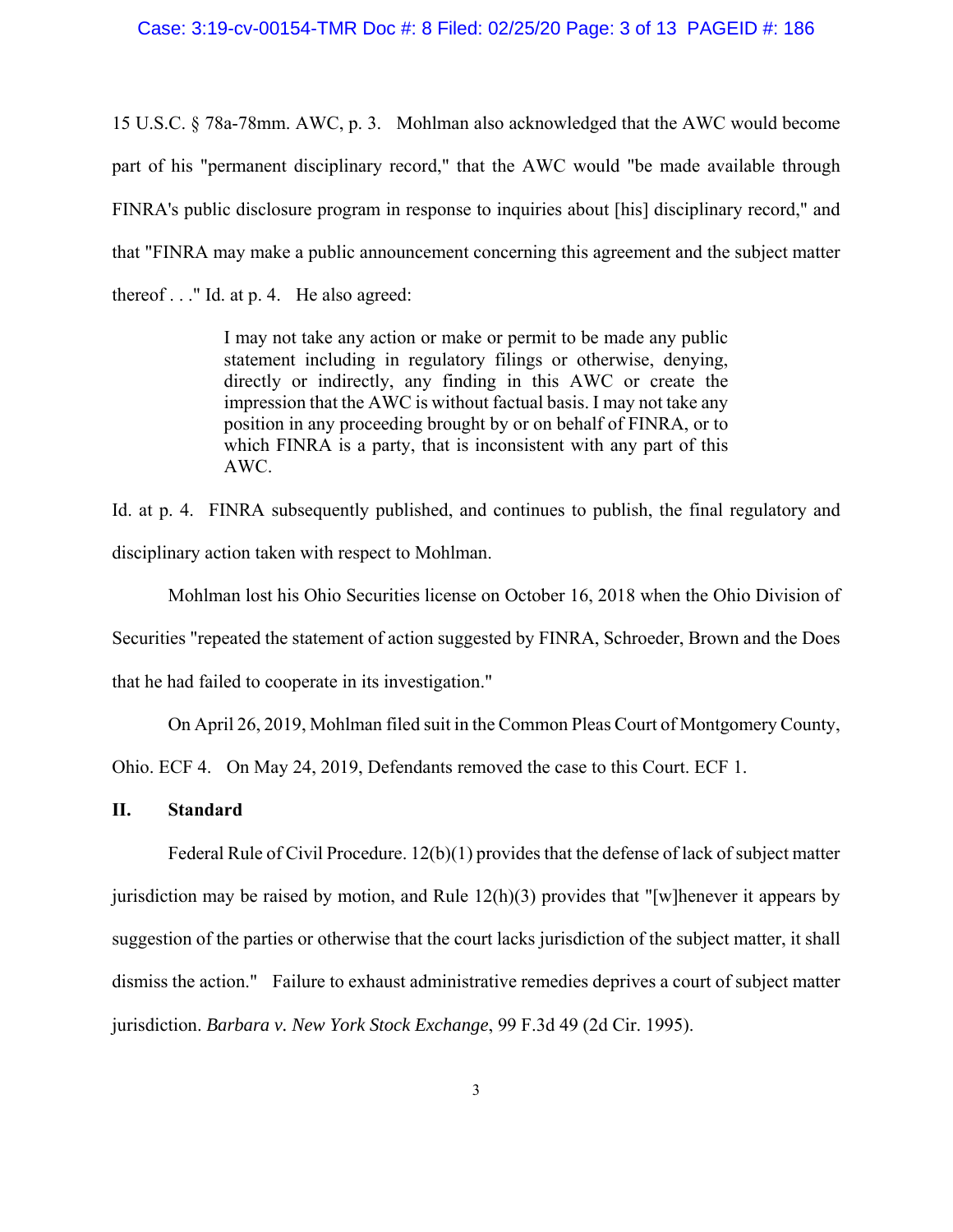#### Case: 3:19-cv-00154-TMR Doc #: 8 Filed: 02/25/20 Page: 4 of 13 PAGEID #: 187

 To survive a motion to dismiss pursuant to Federal Rule of Civil Procedure 12(b)(6), a complaint must contain sufficient factual matter, accepted as true, to "'state a claim to relief that is plausible on its face.' *Ashcroft v. Iqbal*, 129 S. Ct. 1937, 1949 (2009) (quoting *Bell Atlantic Corp. v. Twombly*, 550 U.S. 544, 570 (2007)); see also, *Ass'n of Cleveland Fire Fighters v. City of Cleveland, Ohio*, 502 F.3d 545, 546 (6th Cir. 2007). The "tenet that a court must accept as true all of the allegations contained in a complaint is inapplicable to legal conclusions" and "threadbare recitals of the elements of a cause of action, supported by mere conclusory statements, do not suffice" to withstand the requirements of Federal Rules of Civil Procedure 8 and 12(b)(6). *Ashcroft*, 129 S. Ct. at 1949.

 A court may consider a AWC for purposes of this motion to dismiss without converting the motion into one for summary judgment. *Dials v. Watts Bros. Moving & Storage Sys., Inc.*, No. C2-03-513, 2003 U.S. Dist. LEXIS 21413, at \*7 (S.D. Ohio Nov. 24, 2003) ("[W]here materials are central to the claims asserted, a defendant may introduce these materials if the plaintiff fails to do so" without converting a motion to dismiss for failure to state a claim into a motion for summary judgment.); *Bassett v. Nat'l Collegiate Athletic Ass'n*, 528 F.3d 426, 430 (6th Cir. 2008) ("When a court is presented with a Rule  $12(b)(6)$  motion, it may consider the complaint and any exhibits attached thereto, public records, items appearing in the record of the case and exhibits attached to defendant's motion to dismiss so long as they are referred to in the complaint and are central to the claims contained therein.").

#### **III. Analysis**

 It is a "long settled rule of judicial administration that no one is entitled to judicial relief for a supposed or threatened injury until the prescribed administrative remedy has been exhausted."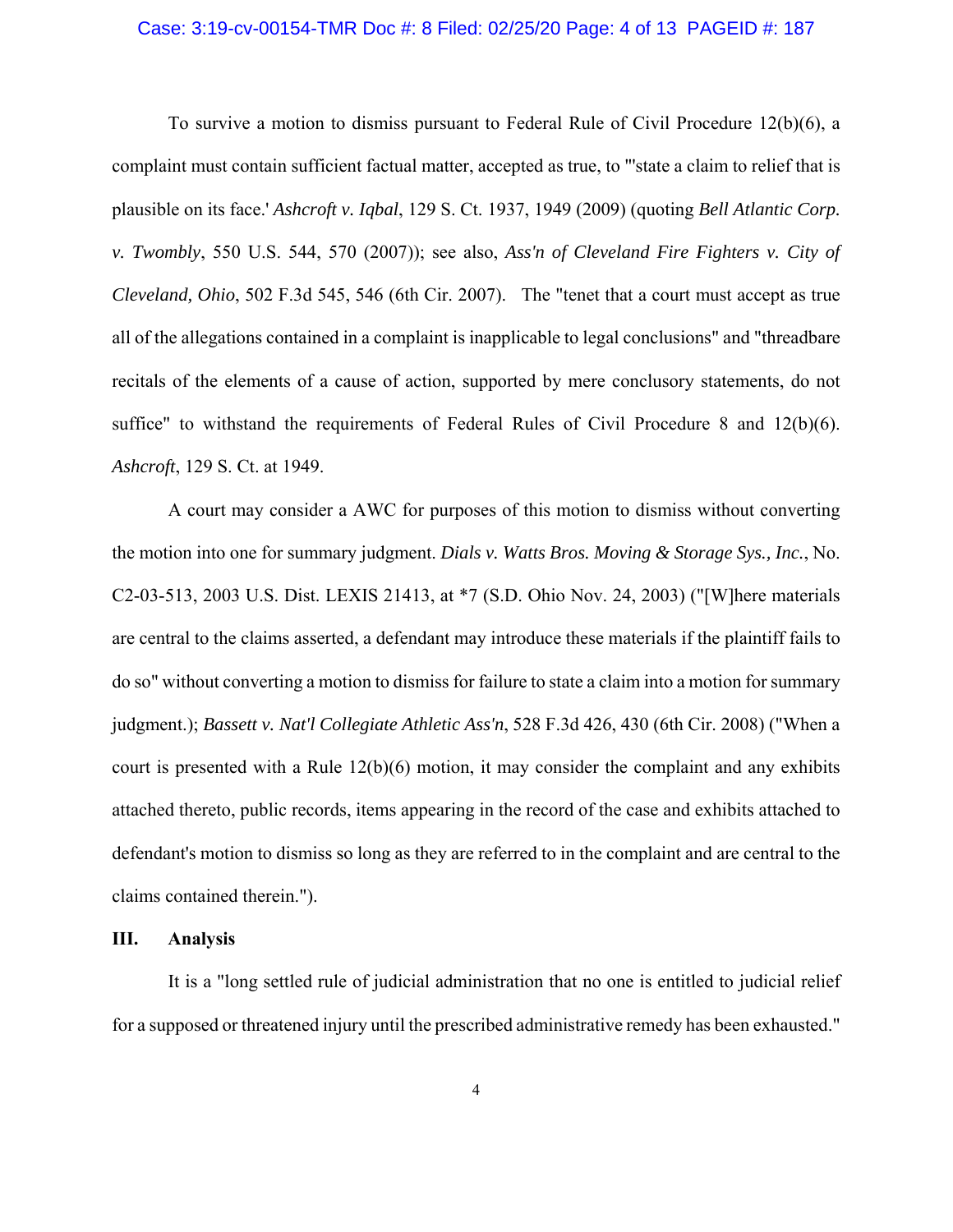#### Case: 3:19-cv-00154-TMR Doc #: 8 Filed: 02/25/20 Page: 5 of 13 PAGEID #: 188

*Myers v. Bethlehem Shipbuilding Corp*., 303 U.S. 41, 50-51 (1938). "Exhaustion is required because it serves the twin purposes of protecting administrative agency authority and promoting judicial efficiency." *McCarthy v. Madigan*, 503 U.S. 140, 145, 112 S. Ct. 1081 (1992), overruled in part on other grounds, *Booth v. Churner*, 532 U.S. 731, 121 S. Ct. 1819 (2001).

The "doctrine of exhaustion of remedies applies with equal force to the disciplinary proceedings of the NASD." *First Jersey Sec., Inc. v. Bergen*, 605 F.2d 690, 696 (3d Cir. 1979). The Securities Exchange Act of 1934, codified as amended at 15 U.S.C. § 78a-78mm, "creates a comprehensive procedure to safeguard due process in disciplinary hearings and for administrative and judicial review of NASD disciplinary actions." *Swirsky v. NASD*, 124 F.3d 59, 62 (1st Cir. 1997). Specifically, under the Exchange Act, aggrieved persons are required to exhaust their administrative remedies at the SEC, and then, if dissatisfied, seek review before a United States Court of Appeals. 15 U.S.C.  $\S$  78s and  $\S$  78y. Failure to exhaust the Exchange Act's review procedures "render[s] the district court without jurisdiction to entertain the suit." *First Jersey*, 605 F.2d at 700; see also, *Epstein v. FINRA*, No. 09-1567, 2009 U.S. Dist. LEXIS 29828, \*8 (D. N.J. Apr. 9, 2009) ("the exclusive remedy on [challenges to the disciplinary process] after a FINRA disciplinary decision is to exhaust remedies"). The Court in *PennMont Securities* found that "it is essential that courts refrain from interfering with the process unnecessarily." 586 F.3d at 246 (dismissing action for lack of subject matter jurisdiction where plaintiff failed to exhaust administrative remedies) (citing *First Jersey*); see also, *Merrill Lynch, Pierce, Fenner & Smith, Inc. v. NASD*, 616 F.2d 1363, 1370 (5th Cir. 1980); *Santos-Buch v. FINRA*, 32 F. Supp. 3d 475 (S.D.N.Y. 2014), (no subject matter jurisdiction over lawsuit by former registered representative seeking declaratory and administrative relief barring FINRA's reposting of plaintiffs AWC on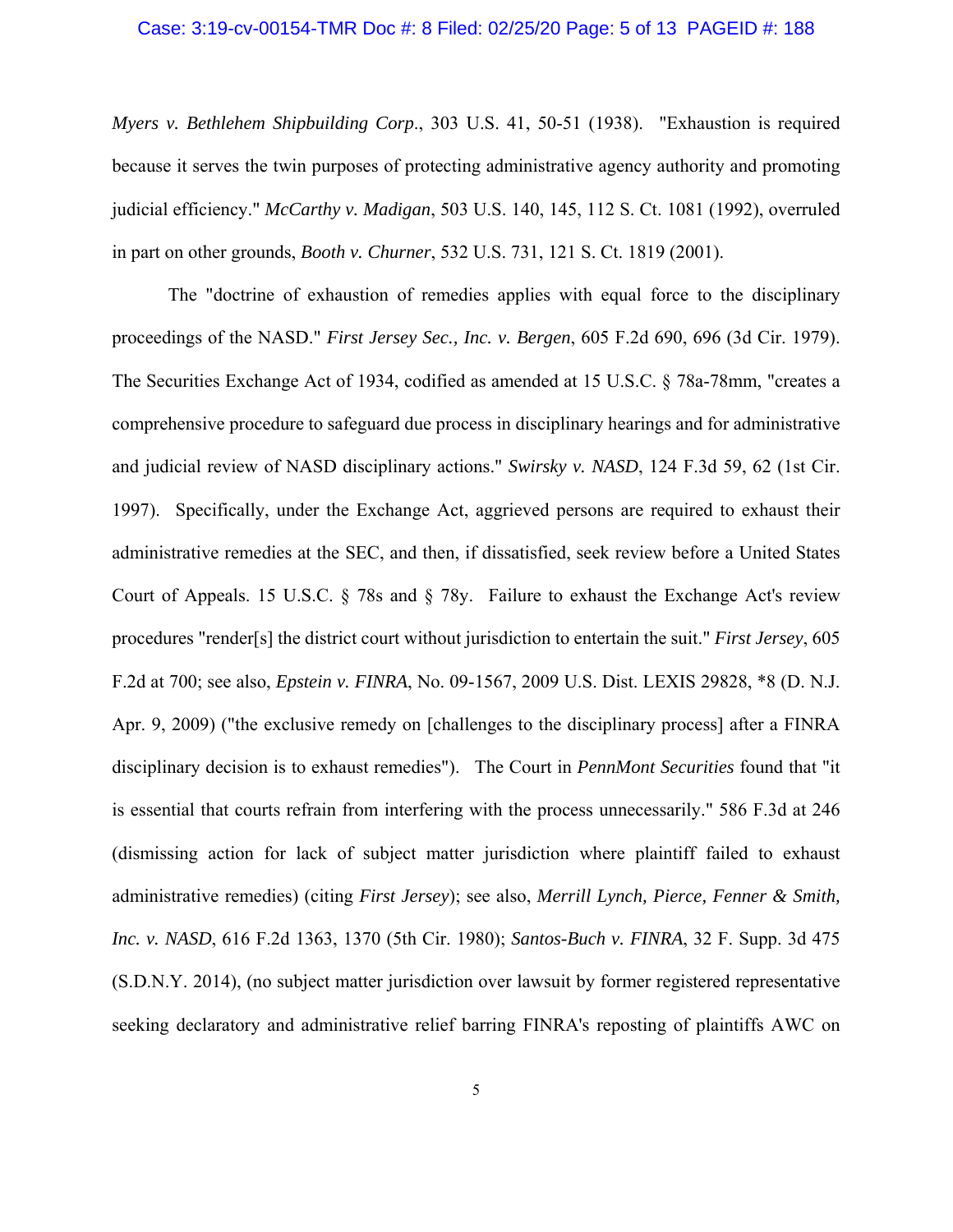### Case: 3:19-cv-00154-TMR Doc #: 8 Filed: 02/25/20 Page: 6 of 13 PAGEID #: 189

BrokerCheck following rule change mandating permanent disclosure of final FINRA disciplinary actions), affd, 591 Fed. Appx. 32 (2015); *Coleman v. NASD*, No. 99 Civ. 248, 1999 U.S. Dist. LEXIS 7172 (S.D.N.Y. May 14, 1999); *McLaughlin, Piven, Vogel, Inc. v. NASD*, 733 F. Supp. 694, 696 (S.D.N.Y. 1990).

Congress set forth the exclusive means for review of final actions in FINRA disciplinary proceedings when it enacted the Exchange Act, with its system of appeal of FINRA decisions to the SEC, and exclusive review by the United States Courts of Appeals. 15 U.S.C. § 78y. Congress did not provide for seeking damages or equitable relief in state courts or federal district courts.

 Plaintiff asks this Court to set aside his final regulatory settlement. When Plaintiff executed the AWC, he waived his rights to exercise these administrative remedies, or to take any action to dispute its findings or "create the impression that [it] is without factual basis." AWC, p. 4. Plaintiff's waiver of his administrative remedies by executing the AWC does not eliminate the existence of the administrative remedies, nor does it create subject matter jurisdiction for him to challenge the AWC in this Court. Congress foreclosed this approach when it enacted the Exchange Act, with its system of appeal of FINRA decisions to the SEC, and exclusive review by the United States Courts of Appeals. 15 U.S.C. § 78y.

FINRA is immune "from suit for conduct falling within the scope of the SRO's regulatory and general oversight functions." *D'Alessio v. New York Stock Exch., Inc*., 258 F.3d 93, 105 (2d Cir. 2001) (holding that a self-regulating authority like FINRA is "immune from liability for claims arising out of the discharge of its duties under the Exchange Act"); accord: *Lucido v. Mueler*, No. 08-15269, 2009 U.S. Dist. LEXIS 89775, \*19 (E.D. Mich. Sep. 29, 2009) (granting FINRA's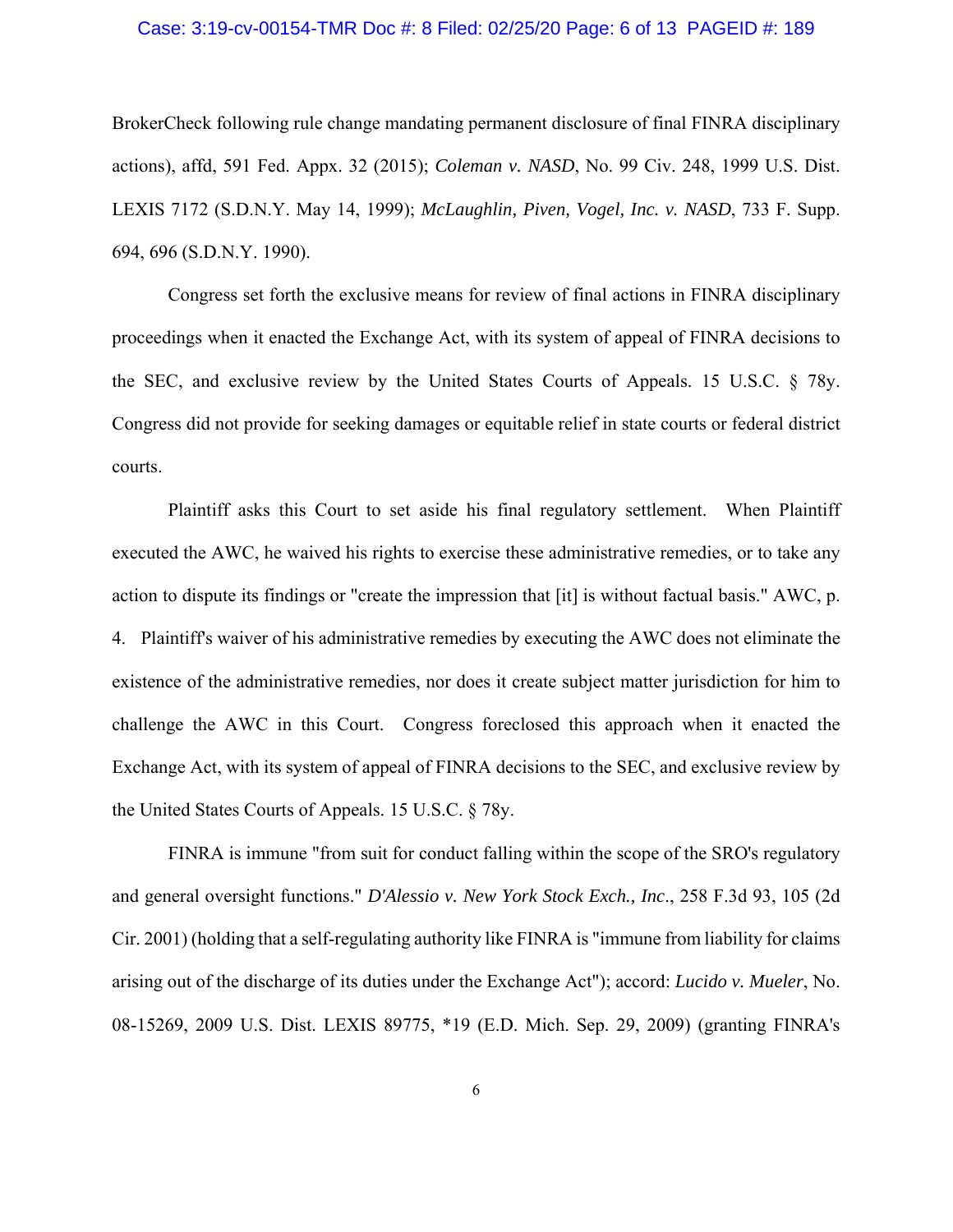#### Case: 3:19-cv-00154-TMR Doc #: 8 Filed: 02/25/20 Page: 7 of 13 PAGEID #: 190

motion to dismiss, in part, on FINRA's immunity from claims seeking to expunge registered representative's criminal record from FINRA's CRD database), affd 2011 U.S. App. LEXIS 17632 (6th Cir. 2011); *Standard Inv. Chartered, Inc. v. NASD*, 637 F.3d 112, 116 (2d Cir. 2011); *In re Series 7 Broker Qualification Exam Scoring Litig*., 548 F.3d 110, 114 (D.C. Cir. 2008) (affirming dismissal of class action against NASD and finding that "[w]hen [a self-regulating authority] acts under the aegis of the Exchange Act's delegated authority, it is absolutely immune from suit for the improper performance of regulatory, adjudicatory, or prosecutorial duties delegated by the SEC"); *DL Capital Group LLC v. NASDAQ Stock Market, Inc*., 409 F.3d 93, 97 (2d Cir. 2005) (holding that when a self-regulating authority engaged in conduct consistent with the powers delegated to it pursuant to the Exchange Act and the regulations and rules promulgated thereunder, self-regulating authority is immune from suit); *Scher v. NASD*, 386 F. Supp. 2d 402, 406 (S.D.N.Y. 2005) (dismissing complaint against NASD and related entities because action barred by immunity granted to NASD "for conduct falling within the scope of the [NASD's] regulatory and oversight functions") (citation omitted), affd, 2007 U.S. App. LEXIS 4692 (2d Cir. 2007); *P'ship Exch. Sec. Co. v. NASD*, 169 F.3d 606, 608 (9th Cir. 1999) (holding that the NASD was protected by immunity for its actions taken "under the authority delegated to it by the Exchange Act"); *Sparta Surgical Corp. v. NASD*, 159 F.3d 1209, 1215 (9th Cir. 1998) ("when Congress elected 'cooperative regulation' as the primary means of regulating the over-the-counter market, the consequence was that self-regulatory organizations had to enjoy freedom from civil liability when they acted in their regulatory capacity"); *American Benefits Group, Inc. v. NASD*, No. 99 Civ. 4733, 1999 U.S. Dist. LEXIS 12321, \*24 (S.D.N.Y. Aug. 10, 1999) (holding that "the NASD is entitled to absolute immunity when exercising its authority within the scope of its official duties").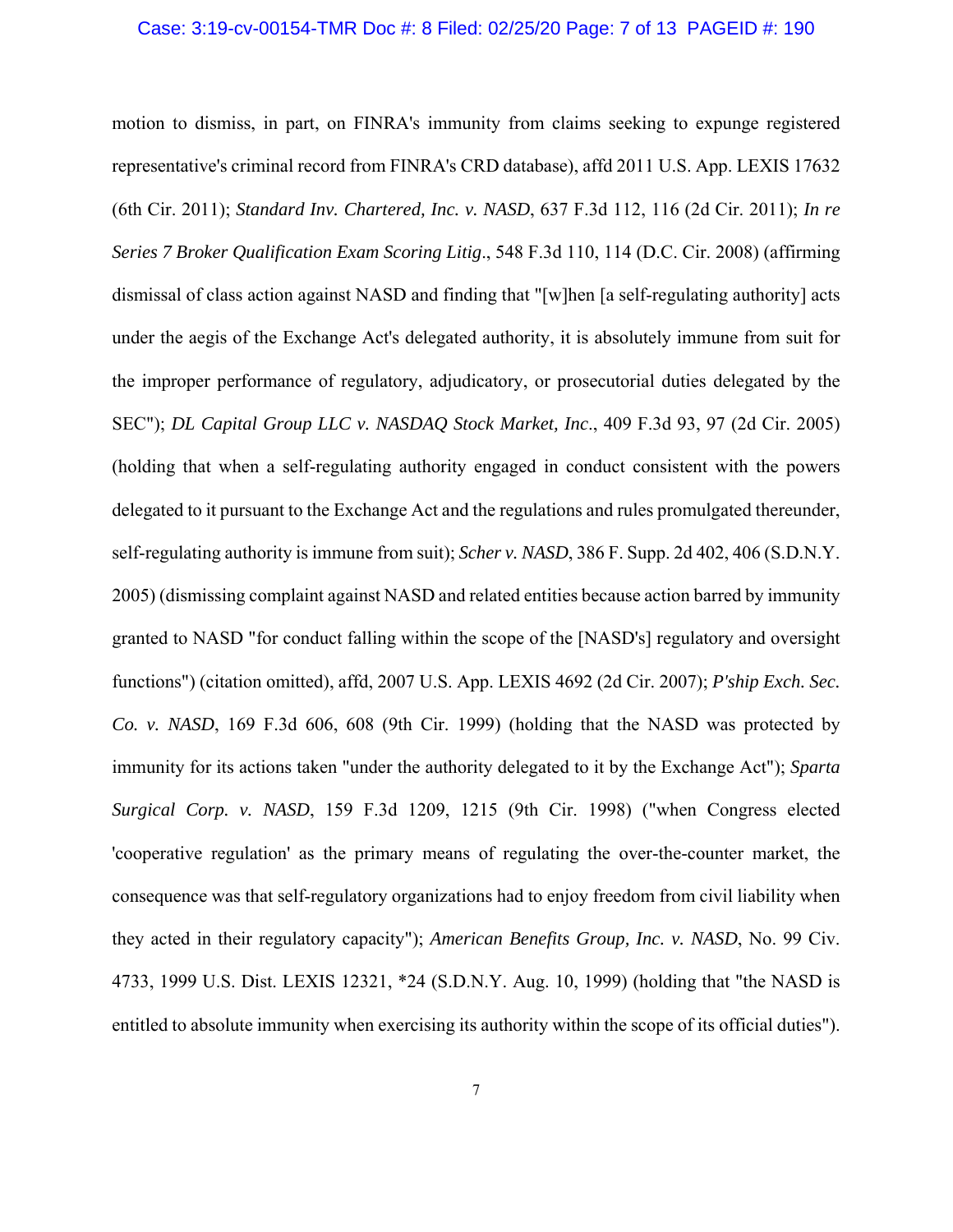#### Case: 3:19-cv-00154-TMR Doc #: 8 Filed: 02/25/20 Page: 8 of 13 PAGEID #: 191

FINRA's regulatory immunity extends to its employees acting within the "aegis of the Exchange Act's delegated authority." *P'ship Exch. Sec. Co.*, 169 F.3d at 608 (citation omitted). Because FINRA can act only through its employees, FINRA employees may rely upon and invoke immunity. *Standard Inv. Chartered*, 637 F.3d at 115 ("[t]here is no question" that officers of a selfregulating authority are entitled to immunity for actions taken in discharging their regulatory responsibilities); *Hurry v. Fin. Indus. Regulatory Auth.*, No. CV-14- 02490-PHX-ROS, 2015 U.S. Dist. LEXIS 180020, at \*15 (D. Ariz. Aug. 5, 2015) (dismissing claim against FINRA employee for actions taken in his role as a FINRA employee).

Plaintiff complains that in entering into the AWC, FINRA allegedly failed to consider mitigating factors such as the death of a friend, the suicide of his brother-in-law and his own medications and medical history. Complaint, ECF 4, PagelD 100, 1126. He argues that the failure to consider these factors somehow led FINRA to fraudulently induce him to accept a bar from the securities industry. Id. ECF 4, at PageID 101, ¶ 34. As result, Plaintiff seeks \$891,000 in damages (legal fees, residual fees for lost business opportunities, reputational rehabilitation specialist fees, therapy fees, and punitive damages) against FINRA and Defendants Schroeder and Brown. Id.

 There is no recognized right to sue FINRA for failing to consider mitigating factors. Moreover, entering into settlements of disciplinary actions falls within FINRA's regulatory authority. 15 U.S.C. § 78o-3(i). This is the precise conduct to which a self-regulating authority's immunity is intended to apply. *D'Alessio*, 258 F.3d at 105. This action against Defendants is barred by FINRA's absolute regulatory immunity, and this case will be dismissed.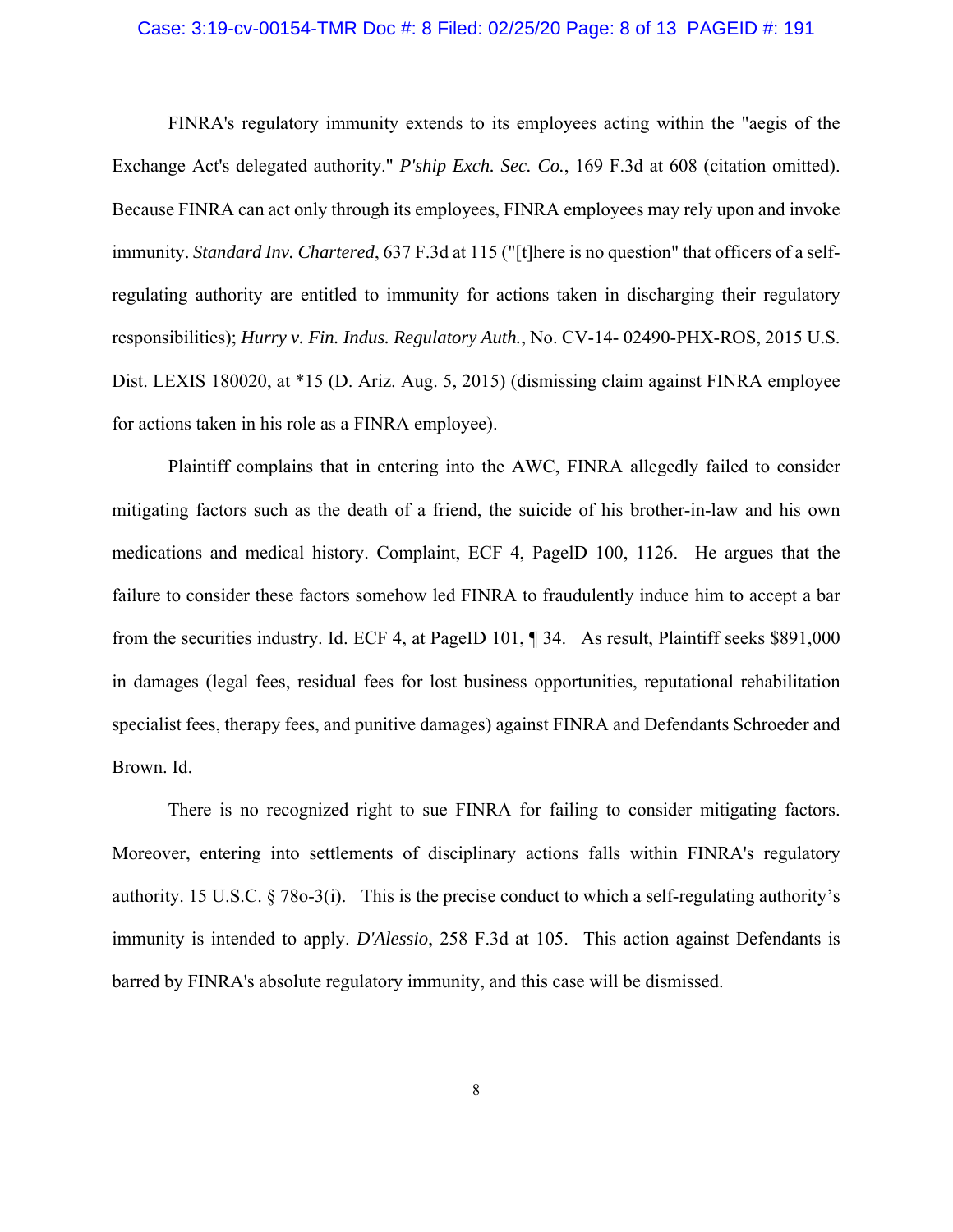#### Case: 3:19-cv-00154-TMR Doc #: 8 Filed: 02/25/20 Page: 9 of 13 PAGEID #: 192

Moreover, neither the Exchange Act, nor any other provision of the federal securities laws provides for a cause of action against a self-regulating authority (or its employees) for acts or omissions in connection with its duties as a securities regulator. To the contrary, courts routinely hold that no private right of action exists against a self-regulating authority like FINRA for its regulatory acts. *In re Series 7*, 548 F.3d at 114 ("By specifically adopting an appeals process which does not provide monetary relief, Congress has displaced claims for relief based on state common law"); *Desiderio*, 191 F.3d at 208; *MM&S Fin., Inc. v. NASD*, 364 F.3d 908, 911-912 (8th Cir. 2004) ("the Exchange Act does not create a private right of action against the NASD defendants for violating their own rules" and a party's attempt to bypass the absence of a private right of action by asserting a claim under state contract law is "fruitless"); *Spicer v. Chicago Bd. of Options Exchange, Inc*., 977 F.2d 255, 260 (7th Cir. 1992); *Matyuf v. NASD Dispute Resolution, Inc*., No. 04-540, 2004 U.S. Dist. LEXIS 25174, \*10 (W.D. Pa. Oct. 4, 2004); *In re Olick*, 99-cv-5128, 2000 U.S. Dist. LEXIS 4275, \*11 (E.D. Pa. Apr. 4, 2000) (a party "may not maintain a private cause of action against the NASD under the Exchange Act, or at common law, for regulatory actions taken by the NASD"); *Feins v. AMEX*, 81 F.3d 1215 (2d Cir. 1996); *Meyers v. NASD*, No. 95-cv-75077, 1996 U.S. Dist. LEXIS 6044, \*14 (E.D. Mich. Mar. 29, 1996) (court dismissed action against FINRA finding allegations were "an unsuccessful attempt to create a private cause of action for the violation of the NASD rules where none exists"); *Jablon v. Dean Witter & Co*., 614 F.2d 677, 681 (9th Cir. 1980); *Pinnacle Sec. Inv. Assocs., L.P. v. AMEX*, 946 F. Supp. 290, 293-94 (S.D.N.Y. 1996); *Shahmirzadi v. Smith Barney, Harris Upham & Co. Inc*., 636 F. Supp. 49, 52 (D.D.C. 1985).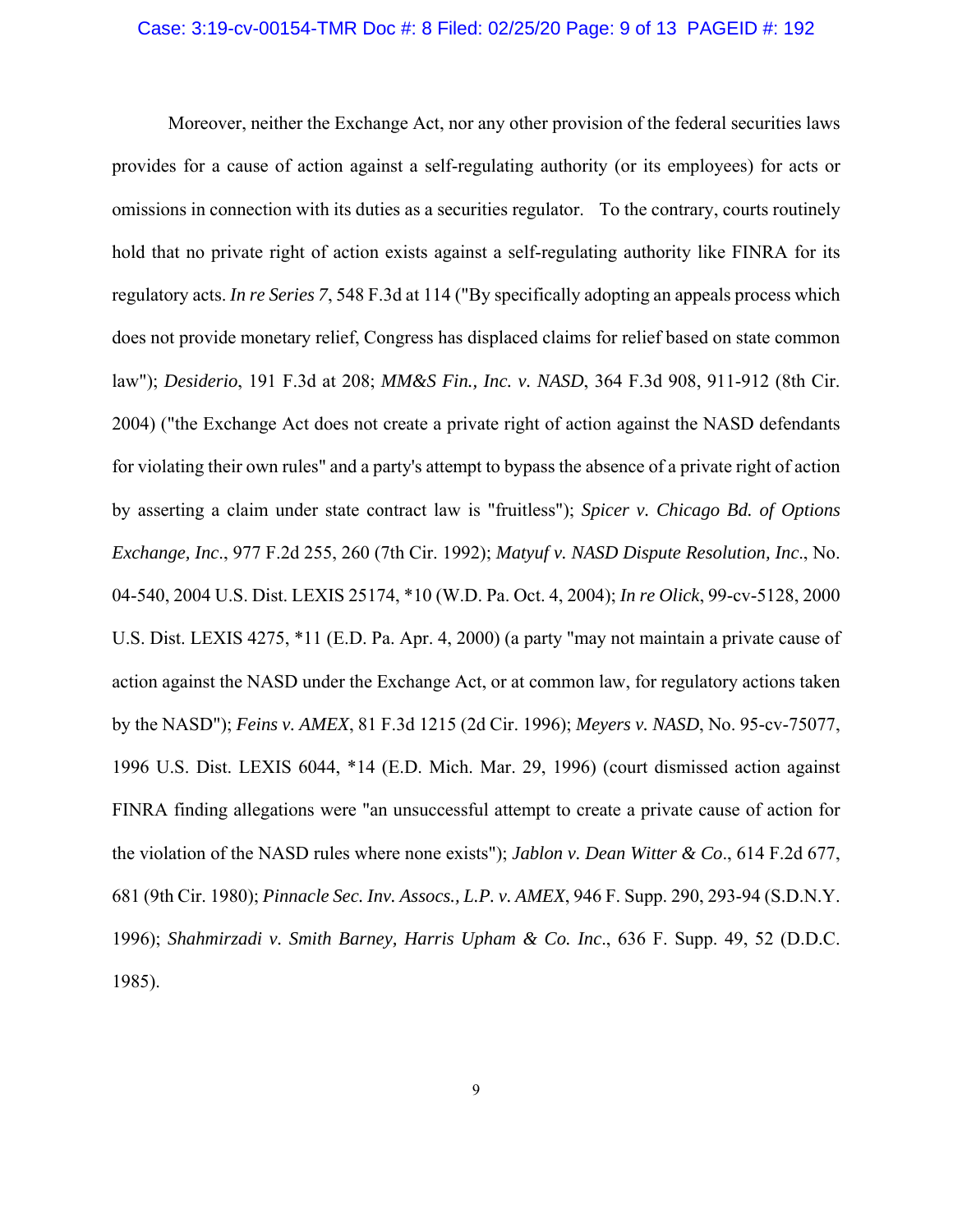#### Case: 3:19-cv-00154-TMR Doc #: 8 Filed: 02/25/20 Page: 10 of 13 PAGEID #: 193

The United States Supreme Court has established a standard for determining whether an implied right of action exists where the applicable statute does not expressly provide a private right of action. That test, developed in a trilogy of cases*, Cort v. Ash*, 422 U.S. 66 (1975), *Touche Ross & Co. v. Redington*, 442 U.S. 560 (1979), and *Transamerica Mortg. Advisors, Inc. (tama) v. Lewis*, 444 U.S. 11 (1979), is "one of statutory construction." *Touche Ross*, 442 U.S. at 568. Under the comprehensive regulatory scheme for the securities industry established by Congress, FINRA's performance of its responsibilities is subject to the strict, on-going oversight of the SEC. 15 U.S.C. § 78o-3, et seq., § 78s.

Plaintiff seeks monetary damages and equitable relief from FINRA's regulatory acts specifically in failing to consider mitigating factors when entering into the AWC. There is, however, no private right of action against FINRA (or its employees) for its regulatory acts including entering regulatory settlements. There is no right to seek relief from this Court for relief from the terms of a voluntary regulatory settlement of a disciplinary action agreeing to be barred from the securities industry. *Buscetto v. FINRA*, No. 11-6308, 2012 U.S. Dist. LEXIS 65116, \*11-12 (D. N.J. May 9, 2012) (dismissing complaint to vacate FINRA disciplinary settlement and to expunge it from plaintiffs BrokerCheck record) (citing *Dobbins v. NASD*, No. 5:06-cv-2968, 2007 U.S. Dist. LEXIS 61767 (N.D. Ohio Aug. 22, 2007) (dismissing complaint against NASD where broker failed to establish a legal claim for expungement of his CRD record as a matter of law)).

Plaintiff had the opportunity to litigate a FINRA disciplinary complaint and subsequently seek administrative review of any result at the SEC and thereafter in a United States Court of Appeals, which were the administrative remedies available to him under the Exchange Act.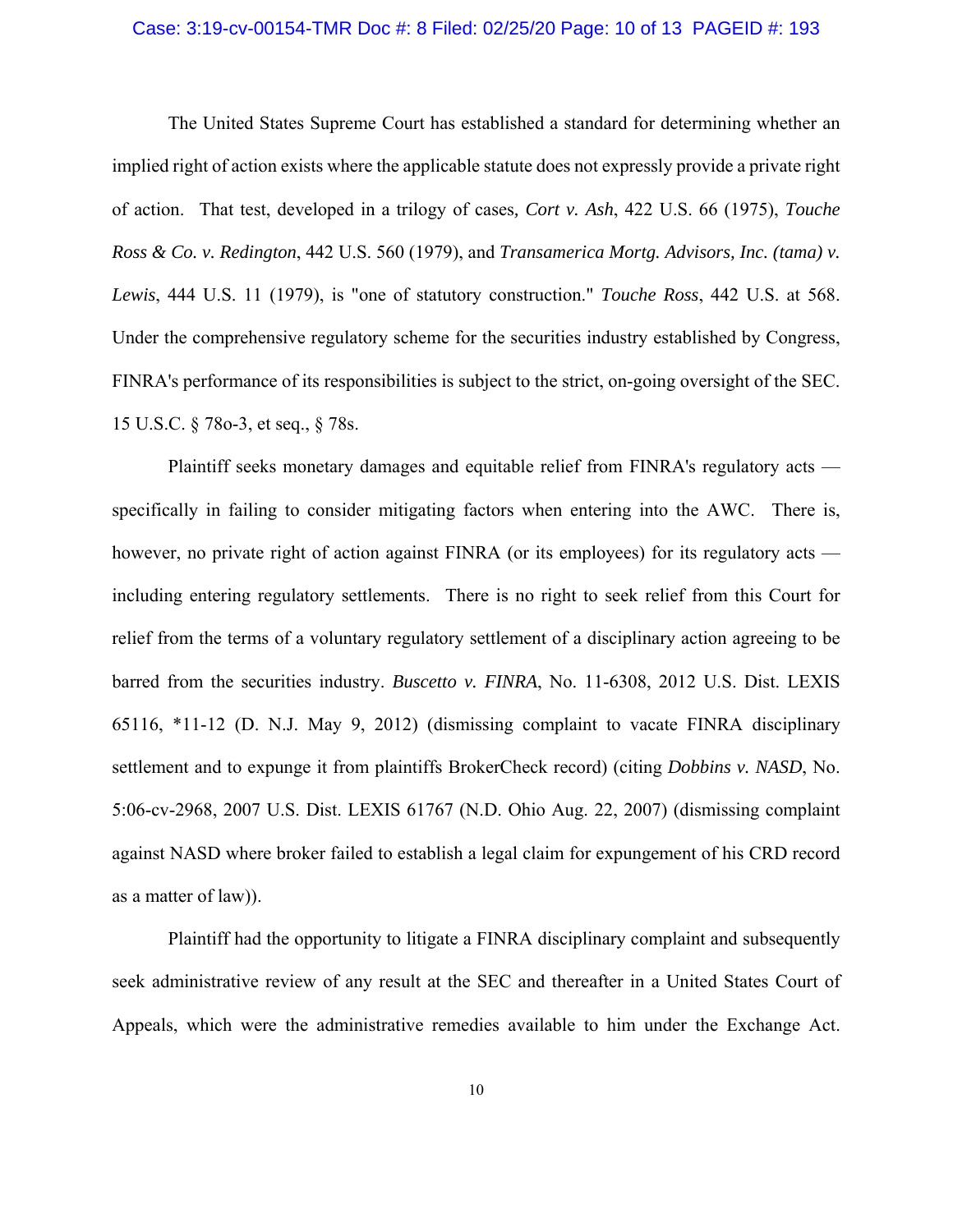#### Case: 3:19-cv-00154-TMR Doc #: 8 Filed: 02/25/20 Page: 11 of 13 PAGEID #: 194

Instead, he accepted a settlement resulting in a bar from the securities industry, and he expressly waived his right to administrative review. AWC, p. 3. Plaintiff cannot now ask this Court to reconsider the decision he made, while represented by counsel, several years ago.

Finally, the only stated claim in the Complaint is labeled "fraud" and rests on the notion that FINRA's regulatory actions somehow violated the Ohio Constitution Article I, Section 16. Complaint, PagelD 101, TT 32-33. This claim fails as a matter of law. First, the Ohio Supreme Court has held that Article I, Section 16 does not create an independent cause of action for damages. *Antoon v. Cleveland Clinic Found*., 148 Ohio St.3d 483, 2016-Ohio-7432, 71 N.E.3d 974, ¶ 18. Accord: *Melendez v. Sinclair Cmty. College*, No. 3:05-cv-338, 2007 U.S. Dist. LEXIS 1409, \*21-.23 (S.D. Ohio Jan. 8, 2007) ("there is no private right of action in Ohio law for violations of Article 1, Section 16"); *Talley v. City of Cleveland*, No. 1:14 cv 1697, 2015 U.S. Dist. LEXIS 8730, \*12 (N.D. Ohio Jan. 26, 2015) ("The Supreme Court of Ohio has not recognized the existence of a private cause of action for damages under the Ohio Constitution").

Article I, Section 16 of the Ohio Constitution does not apply to private parties where there is no state action. *In re: Adoption of M. C.*, 131 Ohio St.3d 1476, 2012-Ohio-896, 962 N.E.2d 805 (Fourteenth Amendment provides protection against governmental, not private action); *Wall v. Ohio Permanente Med. Group*, 119 Ohio App.3d 654, 670, 695 N.E.2d 1233, 1244 (8th Dist. 1997) ("The Article I Section 16 due process provision of the Ohio Constitution does not directly apply to private non-governmental employers. . .").

Courts have held without exception that FINRA is a private entity and not a state actor. *Lucido*, 2009 U.S. Dist. LEXIS 89775 at \*11 ("Courts have held without exception that [FINRA] is a private actor, not a state actor.") (citation omitted); *McGinn, Smith & Co., Inc. v. FINRA*, 786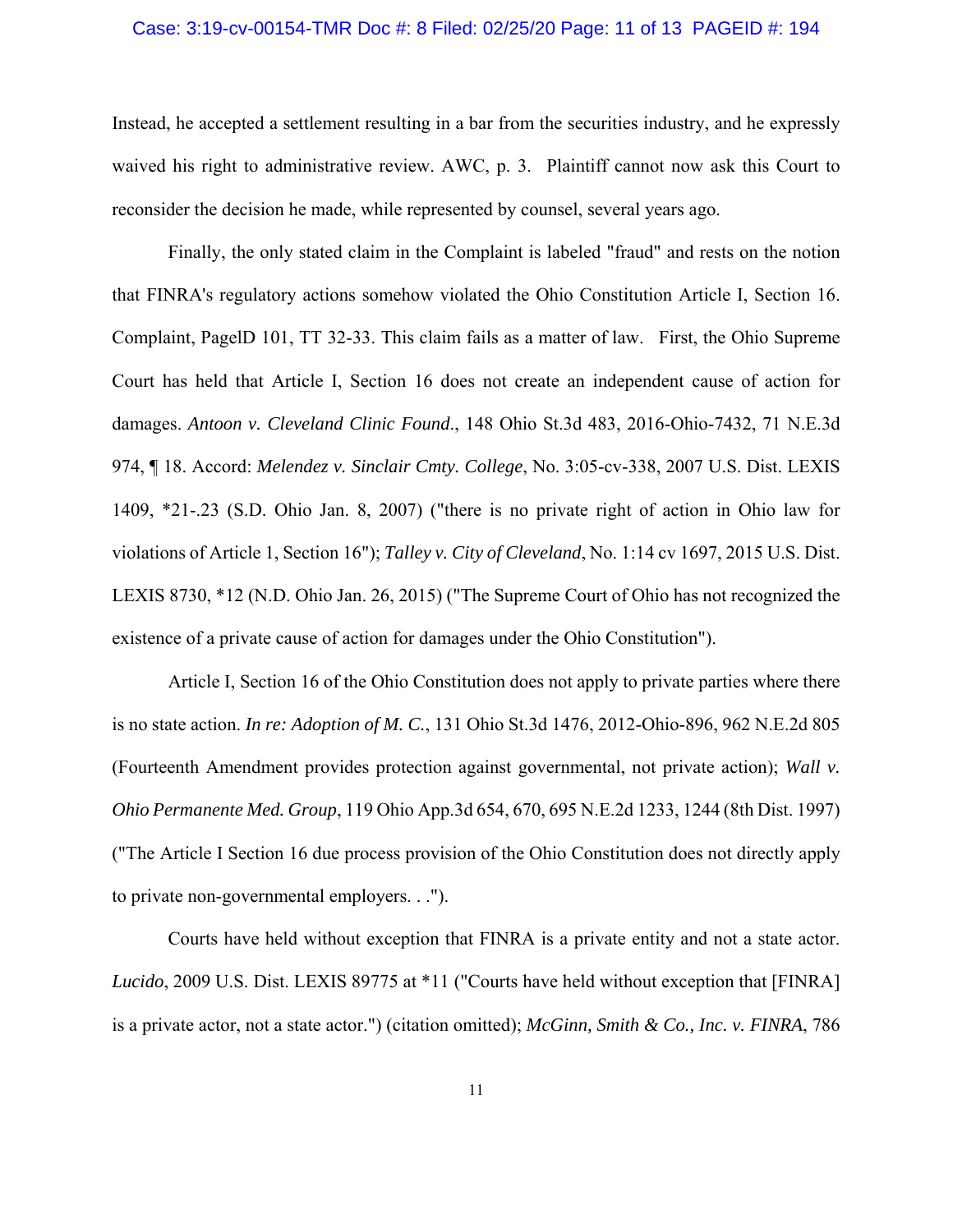F. Supp. 2d 139, 147 (D.D.C. 2011) ("Courts have repeatedly held that FINRA is a private entity and not a government functionary") (citing *D.L. Cromwell Invs., Inc. v. NASD Reg., Inc*., 279 F.3d 155, 162); *Dobbins*, 2007 U.S. Dist. LEXIS 61767 at \*9 ("The absence of state action requires dismissal of the constitutional claims [against NASD]."); *Meyers*, 1996 U.S. Dist. LEXIS 6044 at \*23-26 (finding that allowing an amendment to complaint would be futile because NASD's regulatory actions do not constitute state action); *Graman v. NASD*, No. 97-1556-JR, 1998 U.S. Dist. LEXIS 11624, \*9 (D.D.C. Apr. 27, 1998) ("Every court that has considered the question has concluded that NASD is not a governmental actor"); *Perpetual Sec., Inc. v. Tang*, 290 F.3d 132, 138 (2d Cir. 2002) ("It is clear that NASD is not a state actor").

The Complaint concedes that FINRA is a private entity organized as a not-for-profit corporation under Delaware law. Id. at PagelD 97, ¶ 4. Because there is no private right of action for damages under Article I, Section 16, and because FINRA and its employees are not "state actors," the Complaint will be dismissed.

#### **IV. Conclusion**

Because Plaintiff failed to exhaust administrative remedies available to him and because Article I, Section 16 of the Ohio Constitution does not create a cause of action against private actors, Defendants' motion to dismiss, ECF 5, is **GRANTED**. The instant case is **DISMISSED,** and the Clerk is **ORDERED** to **TERMINATE** the instant case from the dockets of the United States District Court for the Southern District of Ohio, Western District, at Dayton.

**DONE** and **ORDERED** in Dayton, Ohio, this Monday, February 24, 2020.